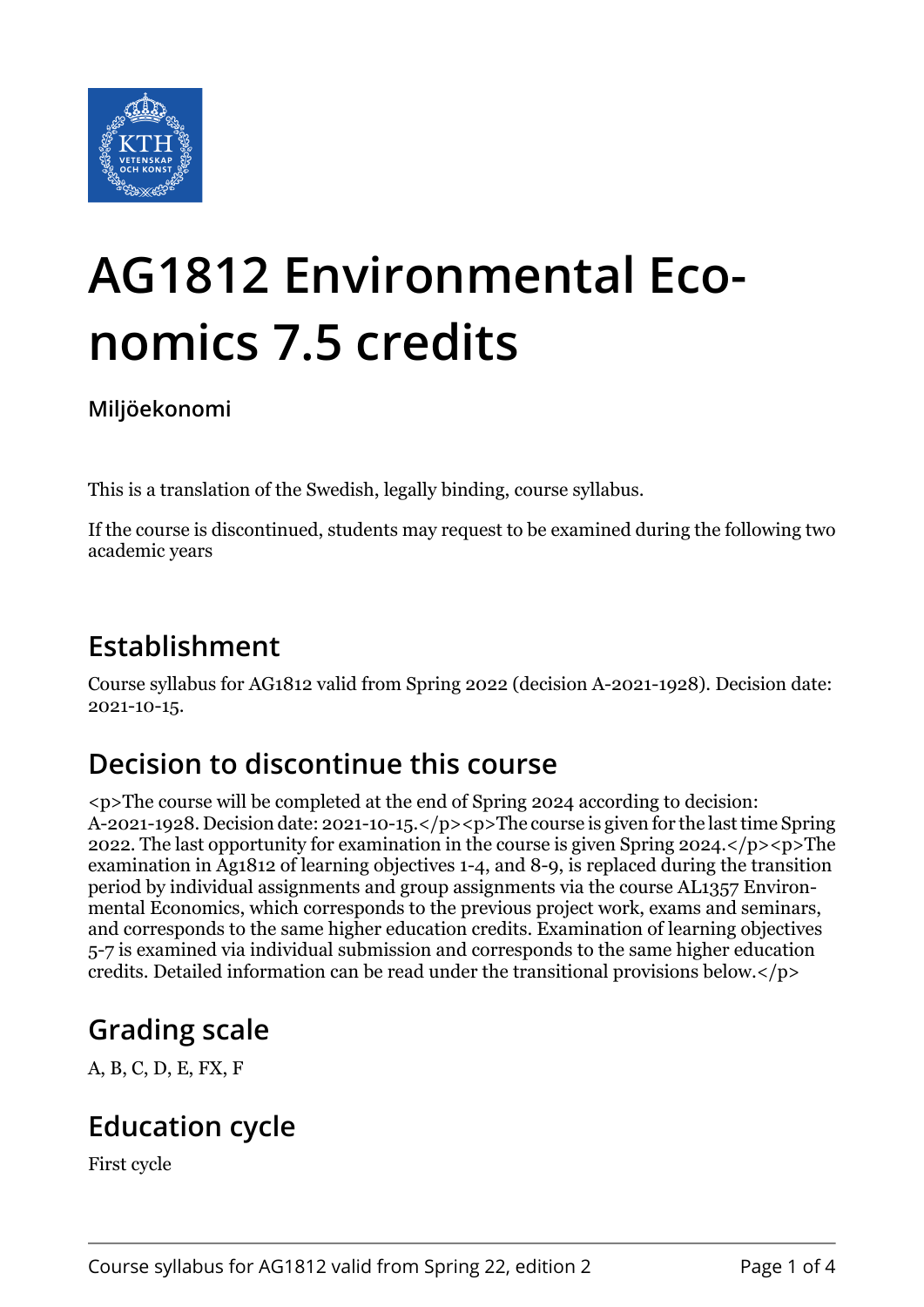## **Main field of study**

Technology

#### **Language of instruction**

The language of instruction is specified in the course offering information in the course catalogue.

#### **Intended learning outcomes**

After the course the student should be able to:

- 1. explain the economic theory that is used to analyse natural resource economic problems, and be able to apply this theory.
- 2. explain the need for policy instruments in different resource economic areas, describe why these measures can contribute to a more sustainable development, and be able to apply the theory on policy instruments.
- 3. explain the relevant empirical methods used to value non-market priced amenities, apply valuation theory, as well asbe able to problematize about the role of different valuation methods in decision making.
- 4. explain and apply cost-benefit analysis (CBA).
- 5. perform and interpret calculations as basis for financial decisions in companies
- 6. describe how financial data are recorded, presented, and interpreted in companies
- 7. describe how a company's operations are financed
- 8. explain how companies work with sustainable development, what opportunities for innovation and new business opportunities this creates, and to analyze and evaluate companies' sustainability work.
- 9. individually and in group report and present findings from the course in written and oral form, and as a discussion opponent.

#### **Course contents**

The overall aim of the course is to provide you with a theoretical and methodological toolbox for evaluating common environmental and natural resource economics issues, as well as to provide you with knowledge about business economics and sustainability work in companies.

The course is composed of three independent main parts; one larger and two smaller. The larger part consists of environmental and resource economics, and the smaller parts of business economics and environmentally driven business development, respectively. The common ground is economic thinking from different perspectives, but the three parts are not based on each other.

The first part, Business Administration, is focused on the company as an important part of the economic fabric of society, more specifically it is about product costing, bookkeeping, accounting, and corporate finance. The focus is on explaining basic concepts of business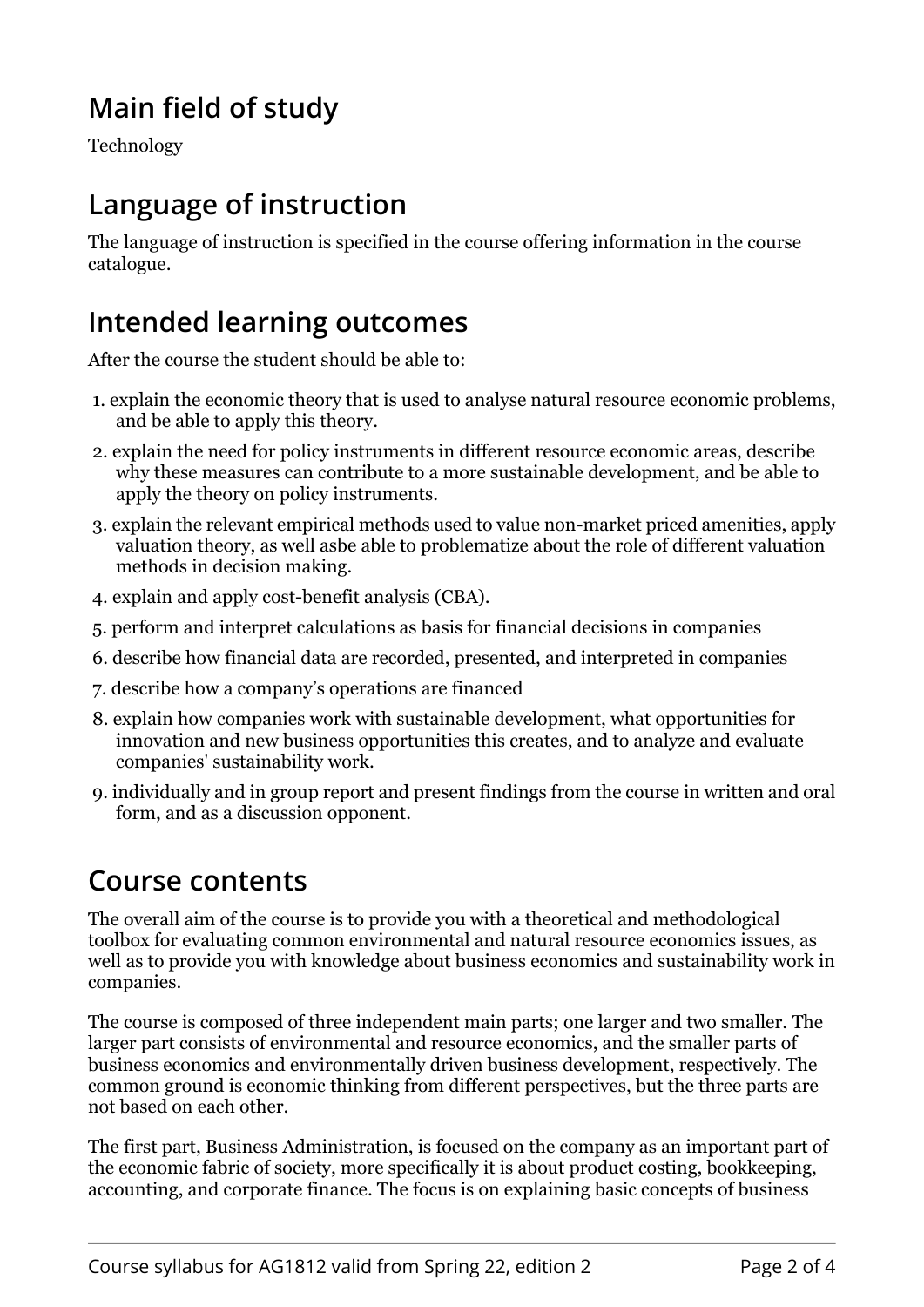administration, on understanding how financial management in companies works, how financial accounting can be used and interpreted in decision-making, and on understanding the basic principles of bookkeeping, accounting, and financing as well as how a company's annual report can be compiled and interpreted.

The second part, environmental and natural resource economics, focuses studies on the economic theory and the theoretical and practical tools used to explain and solve environmental problems in society within the subject area of environmental economics. An important starting point here is to address the dilemma within environmental economics that environmental benefits and environmental costs are often valued to zero when evaluating policy measures or business projects. We focus on methods for making such values visible. This part of the course also contains studies of cost-benefit analysis (CBA), a method for evaluating the economic consequences of policy measures and projects. CBA helps us to analyze and discuss issues regarding, among other things, distribution aspects and goal conflicts. Finally, we study how policy instruments can be used to achieve a more sustainable and efficient use of natural resources.

The third part focusses on sustainability related work in companies and contains studies of definitions, frameworks and tools for sustainable business, as well as concrete examples of business models, and sustainable business in practice. In a group assignment, you will utilise your knowledge by analysing selected companies.

## **Specific prerequisites**

#### **Examination**

- INL2 Written and oral presentation, 1.5 credits, grading scale: P, F
- TEN2 Examination, 2.5 credits, grading scale: A, B, C, D, E, FX, F
- ÖVN2 Exercises, 1.5 credits, grading scale: P, F
- ÖVN3 Exercises, 2.0 credits, grading scale: A, B, C, D, E, FX, F

Based on recommendation from KTH's coordinator for disabilities, the examiner will decide how to adapt an examination for students with documented disability.

The examiner may apply another examination format when re-examining individual students.

## **Transitional regulations**

The last examination opportunity is given VT2024.

Re-examination in order to raise a passed grade is not allowed.

The module TEN2 (AG1812), learning objectives 1-3, is examined via TEN (AL1357). Please note that the course literature may change between courses.

The module INL2 (AG1812), learning objectives 1-4, 9, is examined via INL (AL1357). Please note that the course literature may change between courses.